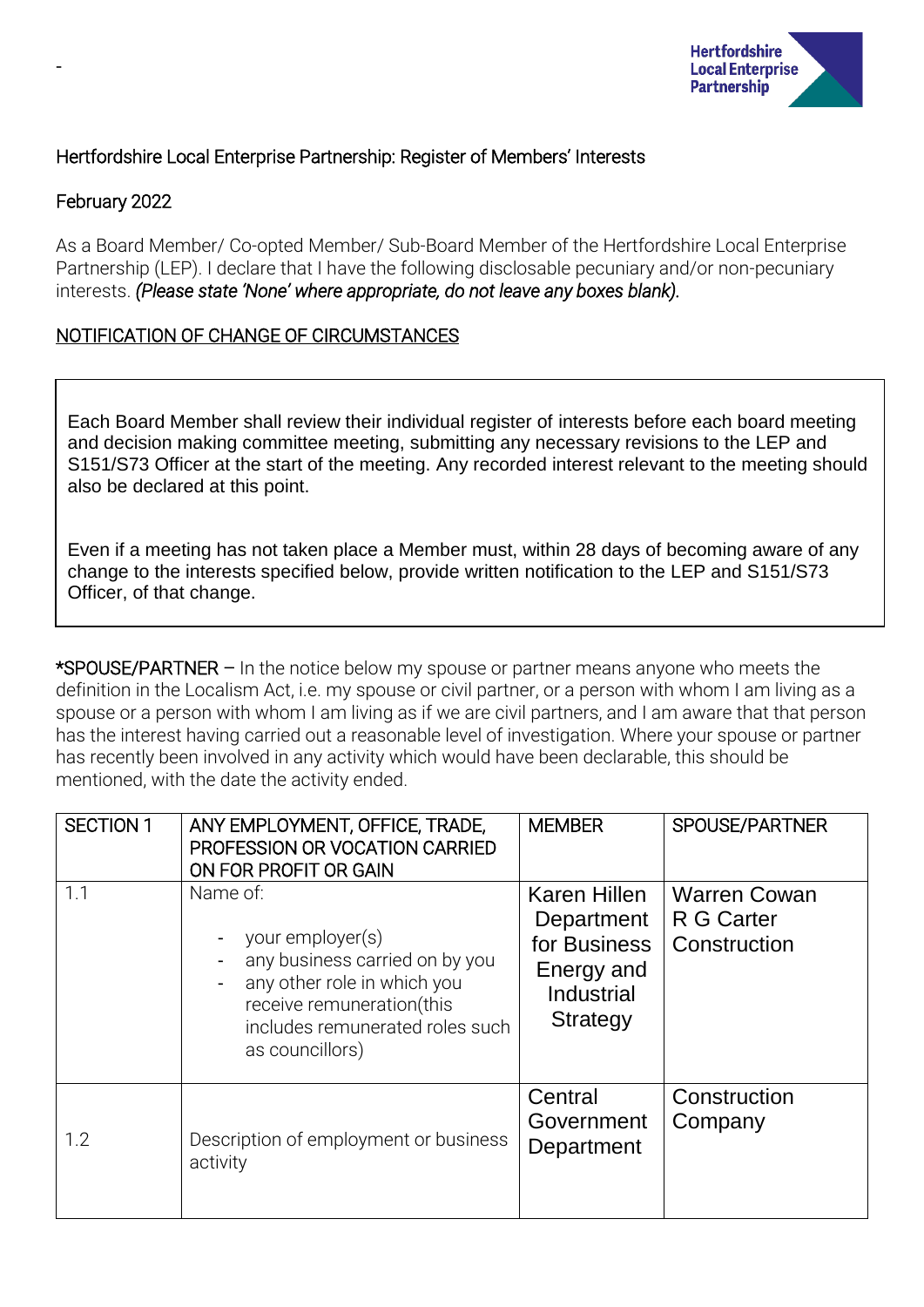

| 1.3              | The name of any firm in which you are<br>a partner                                                                                                                                                                                                                                                                                                                                                                                      | N/A<br>N/A    |                       |
|------------------|-----------------------------------------------------------------------------------------------------------------------------------------------------------------------------------------------------------------------------------------------------------------------------------------------------------------------------------------------------------------------------------------------------------------------------------------|---------------|-----------------------|
| 1.4              | The name of any company for which<br>you are a remunerated director                                                                                                                                                                                                                                                                                                                                                                     | N/A           | N/A                   |
| <b>SECTION 2</b> | <b>SPONSORSHIP</b>                                                                                                                                                                                                                                                                                                                                                                                                                      | <b>MYSELF</b> | <b>SPOUSE/PARTNER</b> |
| 2.1              | Any financial benefit obtained (other<br>than from the LEP) which is paid as a<br>result of carrying out duties as a<br>Member.<br>This includes any payment or financial<br>benefit from a Trade Union within the<br>meaning of the Trade Union and<br>Labour Relations (Consolidation) Act<br>1992 (a)                                                                                                                                | N/A<br>N/A    |                       |
| <b>SECTION 3</b> | <b>CONTRACTS</b>                                                                                                                                                                                                                                                                                                                                                                                                                        | <b>MYSELF</b> | <b>SPOUSE/PARTNER</b> |
| 3.1              | Any contract for goods, works or                                                                                                                                                                                                                                                                                                                                                                                                        | N/A           | N/A                   |
|                  | services with the LEP which has not<br>been fully discharged by any<br>organisation named at 1.1                                                                                                                                                                                                                                                                                                                                        |               |                       |
| 3.2              | Any contract for goods, works or<br>services entered into by any<br>organisation named at 1.1 where either<br>party is likely to have a commercial<br>interest in the outcome of the business<br>being decided by the LEP in the<br>forthcoming meeting.                                                                                                                                                                                | N/A           | N/A                   |
| <b>SECTION 4</b> | <b>LAND OR PROPERTY</b>                                                                                                                                                                                                                                                                                                                                                                                                                 | <b>MYSELF</b> | <b>SPOUSE/PARTNER</b> |
| 4.1              | Any interest you or any organisation<br>listed at 1.1 may have in land or<br>property which is likely to be affected<br>by a decision made by the LEP.<br>This would include, within the area of<br>the LEP:<br>Any interest in any land in the<br>LEP areas, including your<br>place(s) of residency<br>Any tenancy where the landlord<br>is the LEP and the tenant is a<br>body in which relevant person<br>has a beneficial interest | N/A           | N/A                   |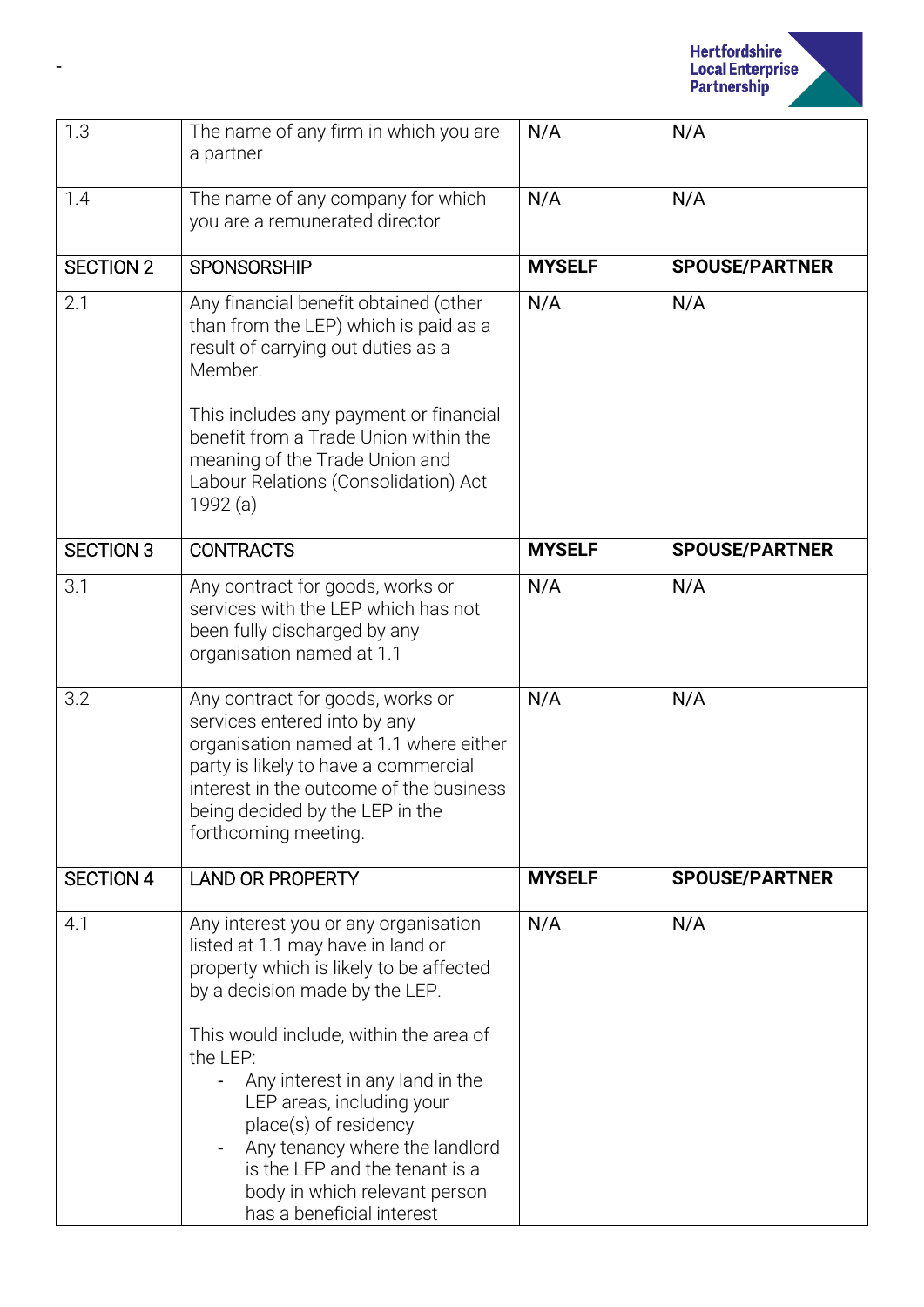

|                  | Any licence for a month or<br>longer to occupy land owned by<br>the LEP<br>For property interests, please state the<br>first part of the postcode and the Local<br>Authority where the property resides. If<br>you own/lease more than one property<br>in a single postcode area, please state<br>this.                                                                                                                                                                                                                                                                                           |               |                       |
|------------------|---------------------------------------------------------------------------------------------------------------------------------------------------------------------------------------------------------------------------------------------------------------------------------------------------------------------------------------------------------------------------------------------------------------------------------------------------------------------------------------------------------------------------------------------------------------------------------------------------|---------------|-----------------------|
| <b>SECTION 5</b> | <b>SECURITIES</b>                                                                                                                                                                                                                                                                                                                                                                                                                                                                                                                                                                                 | <b>MYSELF</b> | <b>SPOUSE/PARTNER</b> |
| 5.1              | Any interest in securities of an<br>organisation under 1.1 where:-<br>(a) that body (to my knowledge)<br>has a place of business or land<br>in the area of the LEP; and<br>(b) either-<br>the total nominal value of<br>(i)<br>the securities exceeds<br>£25,000 or one hundredth<br>of the total issued share<br>capital of that body or;<br>if the share capital of that<br>(ii)<br>body is of more than one<br>class, the total nominal<br>value of the shares of any<br>one class in which has an<br>interest exceeds one<br>hundredth of the total<br>issued share capital of<br>that class. | N/A           | N/A                   |
| <b>SECTION 6</b> | <b>GIFTS AND HOSPITALITY</b>                                                                                                                                                                                                                                                                                                                                                                                                                                                                                                                                                                      | <b>MYSELF</b> | <b>SPOUSE/PARTNER</b> |
| 6.1              | Any gifts and/or hospitality received as<br>a result of membership of the LEP<br>(above the value of £50)                                                                                                                                                                                                                                                                                                                                                                                                                                                                                         | N/A           | N/A                   |

-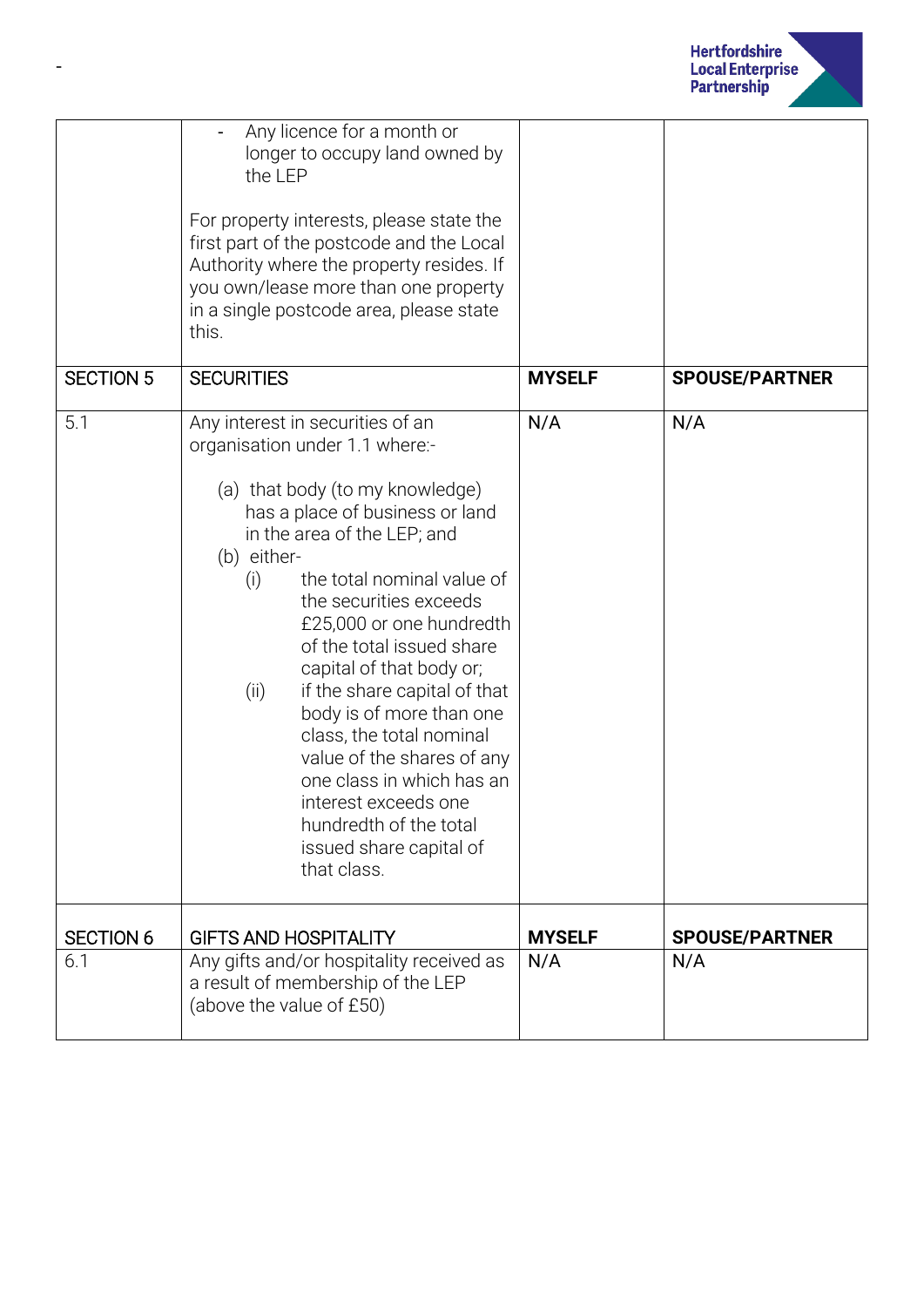

### OTHER INTERESTS

#### Membership of Organisations

I am a member of, or I am in a position of general control, a trustee of, or participate in the management of:

1. Any body to which I have been appointed or nominated by the LEP:

N/A

-

2. Any body exercising functions of a public nature - eg school governing body or another LEP:

N/A

3. Any body directed to charitable purposes:

N/A

4. Any body, one of whose principal purposes includes the influence of public opinion or policy (including any political party or trade union):

n/a

5. Any local authority (please state any interests you hold as LA leaders/cabinet members for LA land, resources and the LA's commercial interests):

| N/A |  |  |
|-----|--|--|
|     |  |  |
|     |  |  |

6. Any other interest which I hold which might reasonably be likely to be perceived as affecting my conduct or influencing my action in relation to my role.

n/a